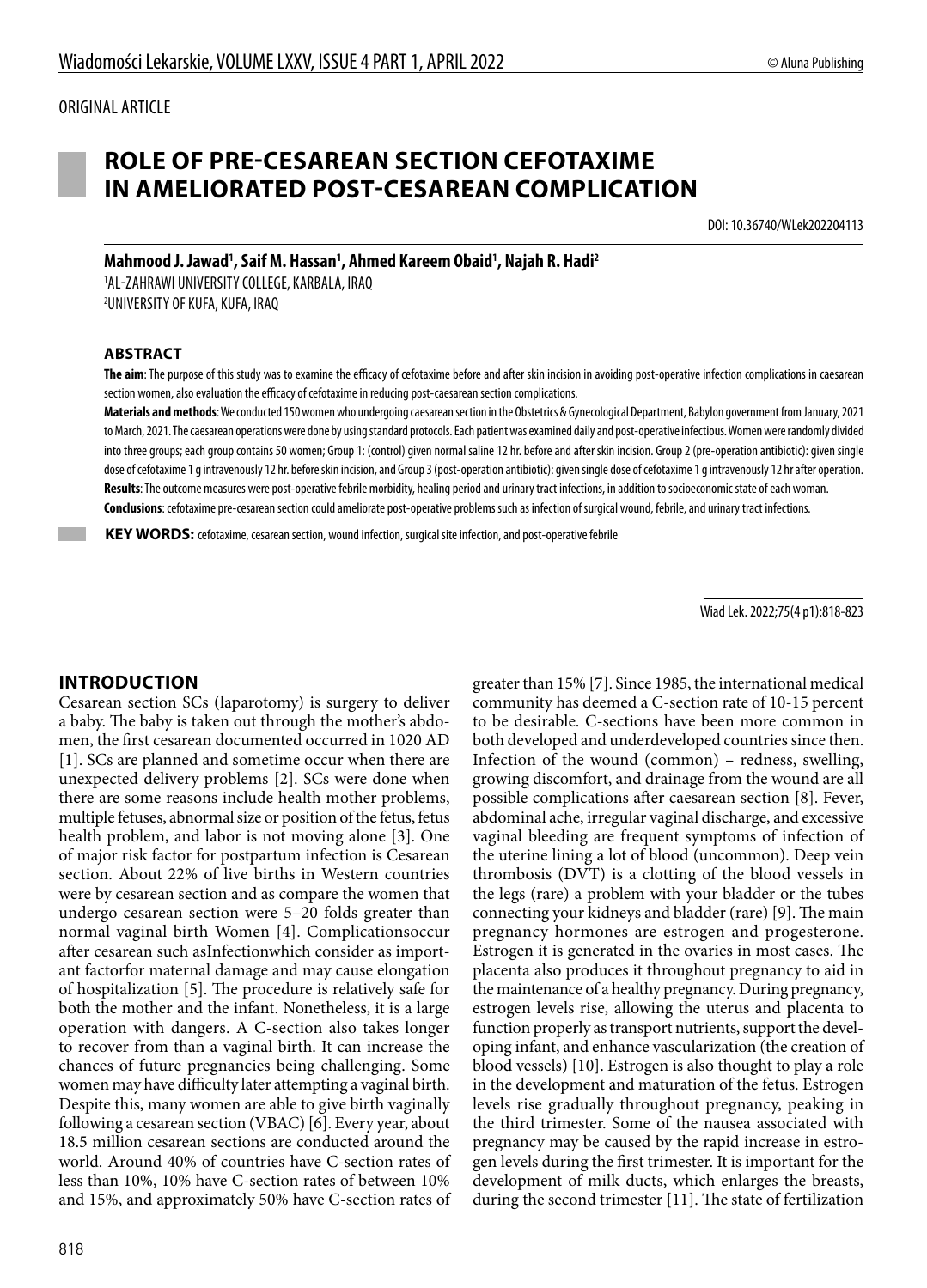and development for one or more babies within a woman's uterus is known as pregnancy. Pregnancy is defined as the period of gestation that begins with the fertilization of an egg and ends with the birth of a child. As in the case of twins or triplets, a pregnancy might be many gestations. Childbirth normally happens at 38 weeks after conception, or around 40 weeks following the last normal menstrual cycle [12]. Pregnancy is split into three trimesters, each of which generally corresponds to a developmental stage. During the first trimester, the chance of spontaneous abortion (miscarriage) is higher, and it decreases in the second and third trimesters. During the second trimester, the fetus' growth and development may be more easily observed, but in the third trimester, a fetus is normally viable (though it may require medical intervention) [13]. Antimicrobials are frequently prescribed prophylactically in Obstetrics and Gynecology for pre and post-operative procedures caesarean section or to treat ongoing infection such as vaginitis, pelvic inflammatory, sexually transmitted diseases and urinary tract infections [14]. The appropriate use of antimicrobials in women of childbearing age is critical since it impacts both the women and their progeny. Antibiotics used randomly may result in the emergence of drug-resistant organisms [15]. The World Health Organization defines drug use as "the marketing, distribution, prescription, and use of pharmaceuticals in society, with a focus on the medical, social, and economic effects". A drug use study is one that aims to quantify and qualitatively describe the use of a certain drug, including the drug's class, indications, duration of treatment, dosage, preceding or concomitant therapies, and compliance [16]. Infections at the surgical site are a typical side effect of obstetric and gynecological treatments. Antimicrobial prophylaxis for caesarean section has been found to reduce postoperative morbidity, hospitalization costs, and length of stay. In the above scenario, antimicrobial use is unavoidable, but it should be limited. The proper administration of these treatments can help to avoid post-partum infection in both the mother and the baby, as well as lower the risk of unpleasant drug reactions. The goal of this study was to see how antimicrobials were used in 150 women who had a caesarean section [17]. When compared to women who give birth vaginally, women who have a caesarean section have a higher risk of infection. These infections can be transmitted by the urine, surgical incisions, or the womb lining (endometritis). Infections can be dangerous, resulting in a pelvic abscess or a blood infection, for example. They can, on rare occasions, result in the death of a mother, especially in low-resource circumstances. To prevent infection, good surgical methods, as well as the use of skin antiseptics and the administration of antibiotics prior to the caesarean section, are essential [18]. Cefotaxime (CLAFORAN) is a parenterally administered semisynthetic broad range cephalosporin antibiotic. It's a prescription medication that's used to treat symptoms of Gonococcal Urethritis or Cervicitis, Rectal Gonorrhea, bacterial infections, and as surgical infection prevention. Cefotaxime can be taken alone or in combination with other drugs [19]. Cefotaxime belongs to the Cephalosporin, 3<sup>rd</sup> Generation medication class. Depending on the concentration and diluents used, cefotaxime solutions range from very pale yellow to light amber. Cefotaxime can cause serious side effects such as hives, difficulty breathing, and swelling of the face, lips, tongue, or throat, severe stomach discomfort, watery or bloody diarrhea, skin rash, bruises, extreme tingling, and numbness. The state of fertilization and development for one or more babies within a woman's uterus is known as pregnancy. Pregnancy is defined as the period of gestation that begins with the fertilization of an egg and ends with the birth of a child. As in the case of twins or triplets, a pregnancy might be many gestations. Child birth normally happens at 38 weeks after conception, or around 40 weeks following the last normal menstrual cycle.

### **THE AIM**

The purpose of this study was to examine the efficacy of cefotaxime before and after skin incision in avoiding post-operative infection complications in caesarean section women, also evaluation the efficacy of cefotaxime in reducing post-caesarean section complications.

## **MATERIALS AND METHODS**

#### STUDY DESIGN

Our study was a conducted 150 women who undergoing elective caesarean section in the Obstetrics & Gynecological Department, Babylon government from 1/ 2021 to 3/ 2021. The caesarean operations were done by using standard protocols. Each patient was examined daily and post-operative infectious. Women were randomly divided into three groups with 50 women in each group. Group 1: (control) received normal saline 12 hr. before and after skin incision. Group 2 (pre-operation antibiotic): administered single dose of cefotaxime 1 g intravenously 12 hr. before skin incision, and Group 3 (post-operation antibiotic): administered single dose of cefotaxime 1 g intravenously 12 hr. after operation . The outcome measures were post-operative febrile morbidity, healing period and urinary tract infections, in addition to socioeconomic state of each woman.

#### FOLLOW UP PHASE

The follow up was performed in the next day after operation, Fever (temperature & recurrent > 38 C°). After two days, begin the other investigations such as UTI and wound infection. Tenth day post-operative, the patients come back to clinic obstetrician to examine the wound healing process, infections and other markers of study.

#### STATISTICAL ANALYSIS

We used mean  $\pm$  SEM to express the data and One-way ANOVA  $P < 0.05$  followed by Tukey's post hoc to find the difference in means of temperature, healing period, and UTI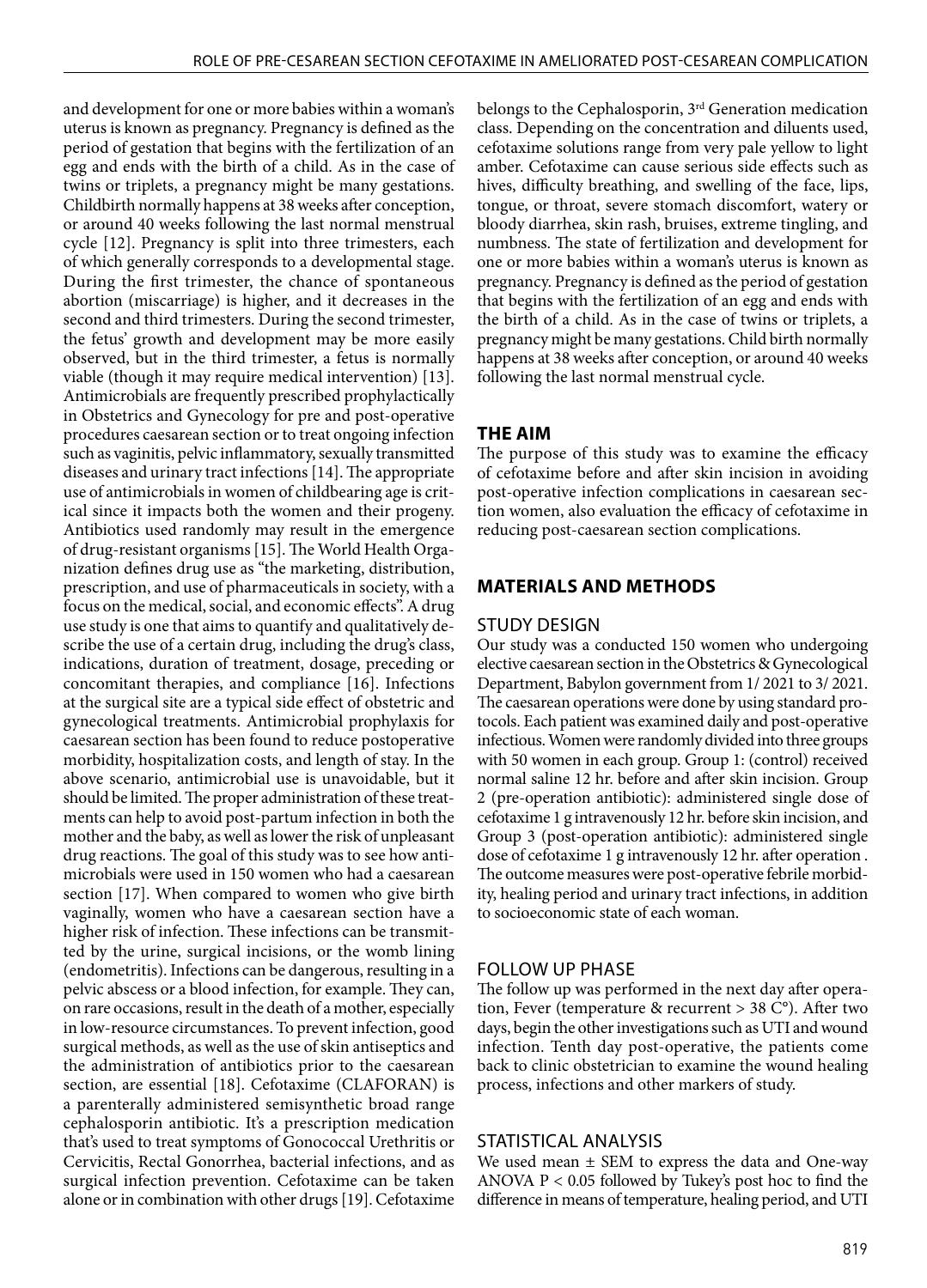between different groups. The descriptive statistics of categorical variables were presented by counts and percentage. The association between age groups, Resident, Occupation, and education was analyzed by application of chi square  $(x^2)$  test was used as appropriate at level of significance  $\alpha = 0.05$ . All statistical analyses were applied using SPSS 26.0 for Windows and the graphs were draw by GraphPad Prism software v8.0.2.

|  | <b>Table I.</b> Demographics properties of the three groups P-value < 0.05 |  |  |  |  |
|--|----------------------------------------------------------------------------|--|--|--|--|
|--|----------------------------------------------------------------------------|--|--|--|--|

| Age               |                 |         |  |  |  |
|-------------------|-----------------|---------|--|--|--|
|                   | Frequency       | Percent |  |  |  |
| 20-30 years old   | 84              | 56.0    |  |  |  |
| 31-40 years old   | 48              | 32.0    |  |  |  |
| 41-50 years old   | 18              | 12.0    |  |  |  |
| Total             | 150             | 100.0   |  |  |  |
|                   | <b>Resident</b> |         |  |  |  |
| Urban             | 24              | 16.0    |  |  |  |
| countryside       | 126             | 84.0    |  |  |  |
|                   | 150             | 100     |  |  |  |
| <b>Occupation</b> |                 |         |  |  |  |
| Housewife         | 75              | 50.0    |  |  |  |
| Employed          | 75              | 50.0    |  |  |  |
| Total             | 150             | 100.0   |  |  |  |
| <b>Education</b>  |                 |         |  |  |  |
| Read and write    | 36              | 24.0    |  |  |  |
| Basic & Secondary | 63              | 42.0    |  |  |  |
| University        | 51              | 34.0    |  |  |  |
| Total             | 150             | 100.0   |  |  |  |

**Table II.** The fever degree in  $C^{\circ}$  among the three groups ( $P < 0.05$ )

## **RESULTS**

### DEMOGRAPHIC DATA

Table (I) was representing the demographic data of the three groups, we found that there is no significant difference (p>0.05) between three groups in age, occupation, education, and residence.

### **TEMPERATURE**

We noticed that the temperature was high in both control and post-operation antibiotic groups while the pre-operation antibiotic group showed low temperature. Also, we notice that there is insignificant difference ( $p > 0.05$ ) between control group and post-operation group while there is significant difference  $(p<0.05)$  between post-operation antibiotic group and both control and post-operation antibiotic groups, see tables (II), (III), and figure (1).

From this figure, it was noticed that the highest temperature was notices in control and post-operation groups while the lowest one was seen in pre-operation group.

### HEALING PERIOD

We noticed that the healing period was long in both control and post-operation antibiotic groups, while the pre-operation antibiotic group showed short. Also, we notice that there is insignificant difference  $(p > 0.05)$  between control group and post-operation group while there is significant difference (p<0.05) between post-operation antibiotic group and both control and post-operation antibiotic groups, see tables (IV), (V) and figure (2).

The longest period was notices in both control and post-operation groups while the shortest one was seen in pre-operation group.

| <b>Groups</b>             | Mean ± Std. Error  | <b>Std. Deviation</b> | 95% Confidence Interval for Mean |                    |
|---------------------------|--------------------|-----------------------|----------------------------------|--------------------|
|                           |                    |                       | <b>Lower Bound</b>               | <b>Upper Bound</b> |
| Control (No antibiotic)   | $38.062 \pm 0.137$ | 0.971                 | 37.785                           | 38.338             |
| Pre-operation antibiotic  | $36.960 \pm 0.125$ | 0.884                 | 36.708                           | 37.211             |
| Post-operation antibiotic | $38.090 \pm 0.113$ | 0.801                 | 37.862                           | 38.317             |

**Table III.** Multiple Tuky Comparisons analysis among months

| Group                     | No antibiotic | <b>Pre-operation antibiotic</b> | <b>Post-operation antibiotic</b> |
|---------------------------|---------------|---------------------------------|----------------------------------|
| Control (No antibiotic)   |               |                                 |                                  |
| Pre-operation antibiotic  |               |                                 |                                  |
| Post-operation antibiotic |               |                                 |                                  |

Results represent difference between means of months \*significant difference (P < 0.05)

#### **Table IV.** Healing periods among the three groups (P < 0.05)

| <b>Groups</b>             | Mean ± Std. Error   | <b>Std. Deviation</b> | 95% Confidence Interval for Mean |                    |
|---------------------------|---------------------|-----------------------|----------------------------------|--------------------|
|                           |                     |                       | <b>Lower Bound</b>               | <b>Upper Bound</b> |
| Control (No antibiotic)   | $2.3200 \pm 0.1007$ | 0.7125                | 2.1175                           | 2.5225             |
| Pre-operation antibiotic  | $1.7600 \pm 0.110$  | 0.884                 | 1.5565                           | 1.9635             |
| Post-operation antibiotic | $2.2800 \pm 0.0634$ | 0.776                 | 2.0573                           | 2.5027             |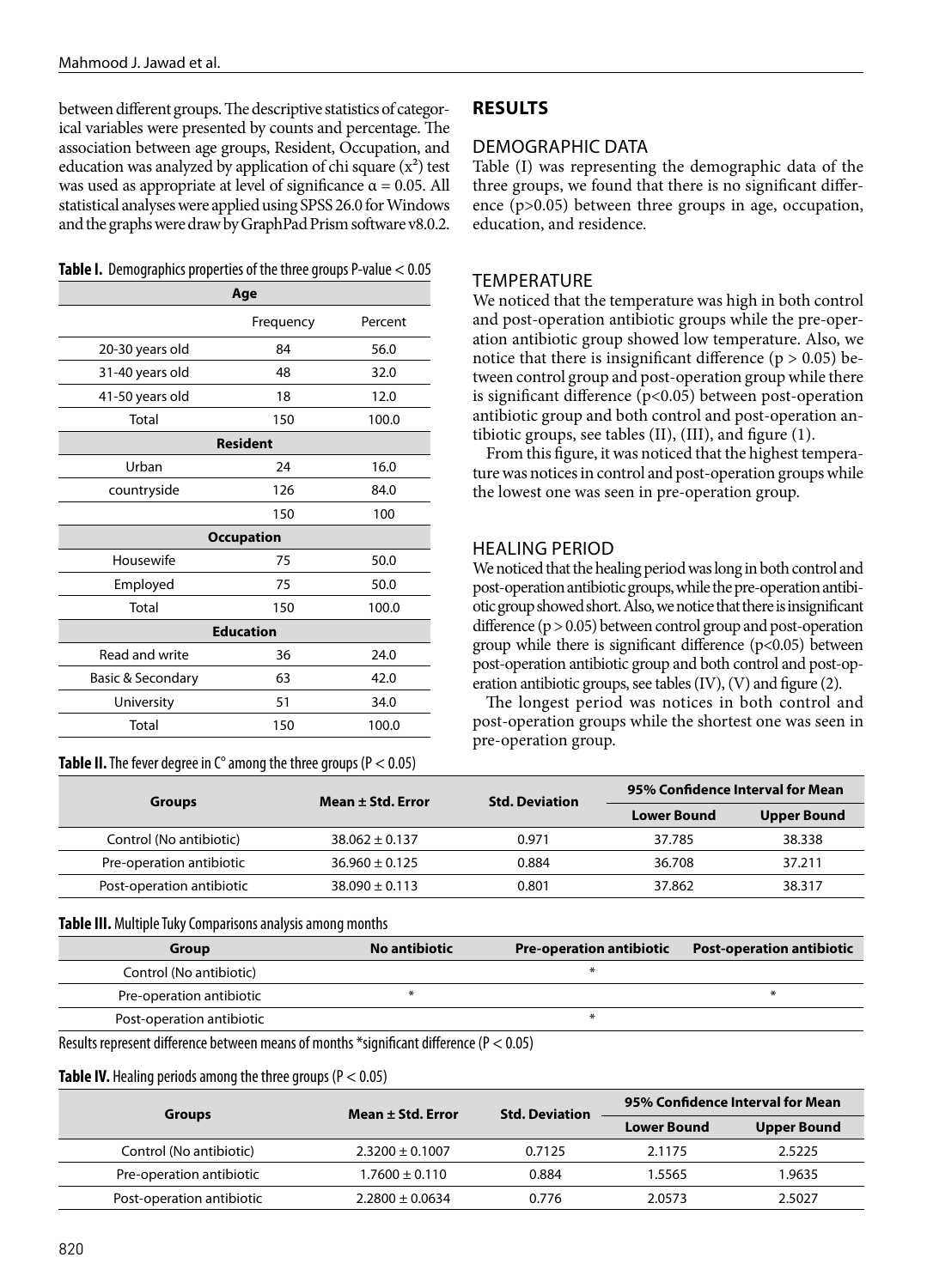





**Fig. 2.** The different in healing period among the three groups.



**Fig. 3.** The different in temperature among the three groups

#### URINARY TRACT INFECTION

We noticed that the UTI was sever in control and moderate in post-operation antibiotic groups while the pre-operation antibiotic group showed mild UTI. Also, we notice that there is significant difference (p<0.05) between pre-operation antibiotic group and both control and post-operation antibiotic groups, see tables (VI), (VII) and figure (3).

The severity UTI was notices in control and moderate one in post-operation groups while in pre-operation group was mild.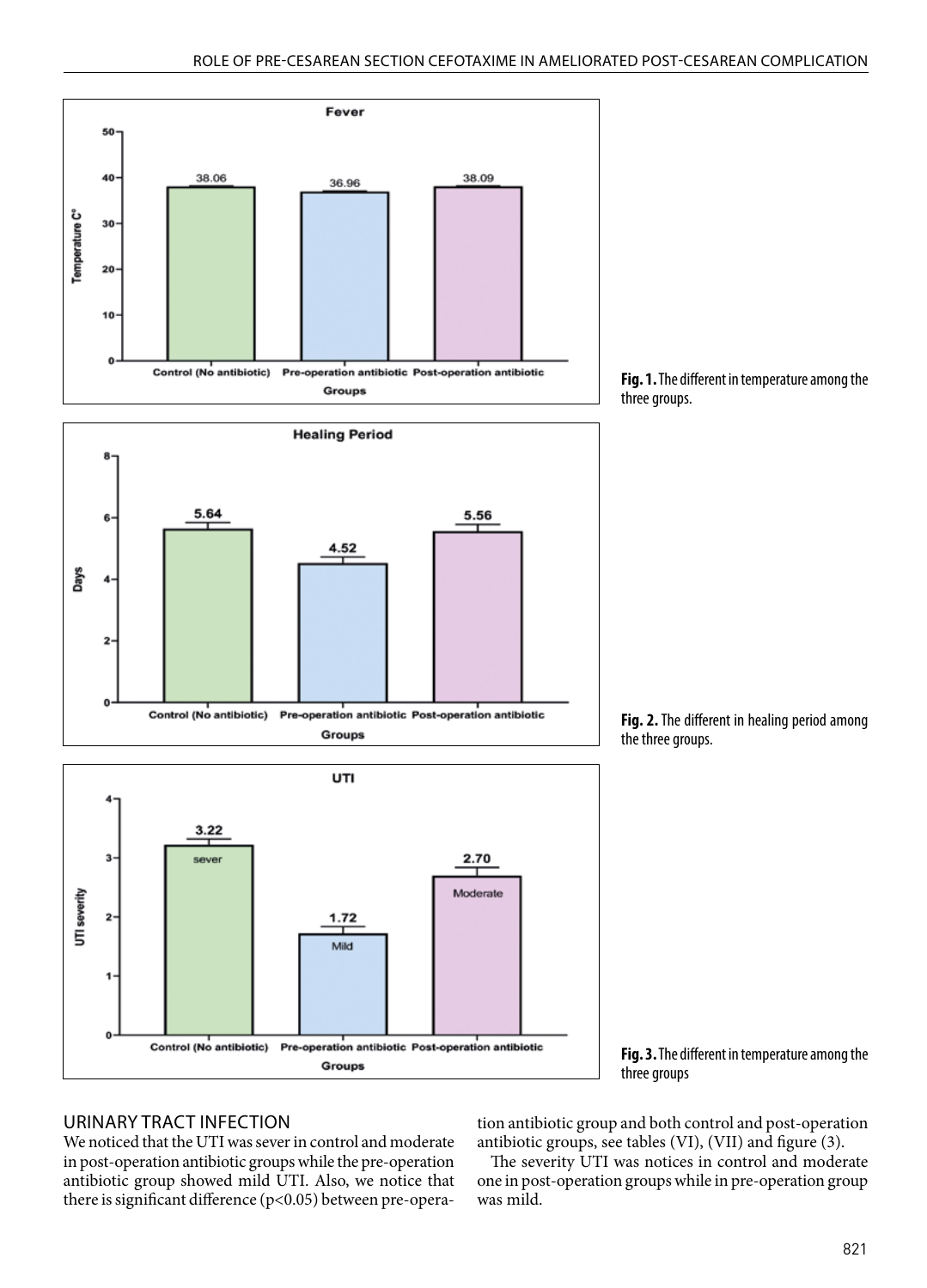**Table V.** Multiple Tuky Comparisons analysis among months

| Group                     | No antibiotic | <b>Pre-operation antibiotic</b> | <b>Post-operation antibiotic</b> |
|---------------------------|---------------|---------------------------------|----------------------------------|
| Control (No antibiotic)   |               |                                 |                                  |
| Pre-operation antibiotic  |               |                                 |                                  |
| Post-operation antibiotic |               |                                 |                                  |

Results represents difference between means of months \*significant difference (P < 0.05)

**Table VI.** The healing periods among the three groups (P < 0.05)

| <b>Groups</b>             | Mean ± Std. Error  | <b>Std. Deviation</b> | 95% Confidence Interval for Mean         |        |  |
|---------------------------|--------------------|-----------------------|------------------------------------------|--------|--|
|                           |                    |                       | <b>Lower Bound</b><br><b>Upper Bound</b> |        |  |
| Control (No antibiotic)   | $3.220 \pm 0.100$  | 0.708                 | 3.0187                                   | 3.4213 |  |
| Pre-operation antibiotic  | $1.720 \pm 0.117$  | 0.884                 | 1.4830                                   | 1.9570 |  |
| Post-operation antibiotic | $2.7000 \pm 0.137$ | 0.9741                | 2.4231                                   | 2.9769 |  |

**Table VII.** Multiple Tuky Comparisons analysis among months

| Group                                                                                                                                                                                                                                                                                            | No antibiotic | <b>Pre-operation antibiotic</b> | <b>Post-operation antibiotic</b> |  |  |
|--------------------------------------------------------------------------------------------------------------------------------------------------------------------------------------------------------------------------------------------------------------------------------------------------|---------------|---------------------------------|----------------------------------|--|--|
| Control (No antibiotic)                                                                                                                                                                                                                                                                          |               |                                 |                                  |  |  |
| Pre-operation antibiotic                                                                                                                                                                                                                                                                         |               |                                 |                                  |  |  |
| Post-operation antibiotic                                                                                                                                                                                                                                                                        |               |                                 |                                  |  |  |
| $\mathsf{D}$ and $\mathsf{L}$ and $\mathsf{L}$ and $\mathsf{L}$ and $\mathsf{L}$ and $\mathsf{L}$ and $\mathsf{L}$ and $\mathsf{L}$ and $\mathsf{L}$ and $\mathsf{L}$ and $\mathsf{L}$ and $\mathsf{L}$ and $\mathsf{L}$ and $\mathsf{L}$ and $\mathsf{L}$ and $\mathsf{L}$ and $\mathsf{L}$ and |               |                                 |                                  |  |  |

Results represent difference between means of months \*significant difference (P < 0.05)

### **DISCUSSION**

In the absence of post-operative morbidity, Caesarean deliveries spend an average of two days in the ward. Those who have difficulties may need to stay on the island for up to twice as long abdominal wounds, as has been discovered in prior investigations. Endometriosis, infection, fever, and urinary tract infection are all symptoms of endometriosis. The most serious post-surgery complication any type of intervention. As a result, reducing these difficulties will hasten recoveryas well as reducing the time of hospitalization. Maternal features in a statistically significant difference obstetrical history and contemporary obstetrical history are both important. According to the findings, the women 50% were housewives, and about 42% had basic skills and secondary education, also, we found the most of women were from country side regions. The majority of women, housewives who had cesarean sections, but she presented that countryside women made up the bulk of the population. In Sweden, [13] the authors found that the number of cesarean sections grew as women's lives progressed in countryside regions. Antimicrobial prophylaxis is also suggested. All cesarean deliveries are advised, and these lead tominimize the occurrence of fever and endometriosis. The administration of perioperative cefotaxime during cesarean birth lowered the incidence of fever, urinary tract infection, and wound infection, according to our findings. These outcomes agree with [19], who came at the same conclusionprophylaxis given 12 hours before to cesarean deliverylowers the incidence of postpartum fever and wound infection infected. According to Hofmeyr et al. (2010), [14] using perioperative antibiotics reduced the risk of postpartum fever by 75%, also cefotaxime was given before antibiotics. The urinary tract infection and postpartum fever were reduced as a result of the procedure infected. Kawakita T, et al., 2017 [20] came to a conclusion delivery of an antibiotics treatment with a broad breadth appears to be linked to a decrease in post-cesarean births infection in the mother.

## **CONCLUSIONS**

Cefotaxime pre-cesarean section could ameliorate post-operative problems such as infection of surgical wound, febrile, and urinary tract infections.

#### RECOMMENDATIONS

It was suggested based on the findings of this investigationthatintroducing wound care education to the public. The nurse believes that mothers have an important part in wound healing.As a result; there should be some encouragement from the top. This measure should be followed by nurses and doctors to help reduce the number of deaths found infection caused by C.S. Antimicrobial prophylaxis is advised for allcesarean deliveriesand that prophylaxis should be usedgiven at least 30 minutes before the start of the eventCesarean section is a surgical procedure that is used to deliver a baby, a single dosage for cesarean delivery prophylaxis. An antibiotic with a specific target, such as a first-generation cephalosporinis the first-line antibiotic of choice, unlesssignificant drugallergies are present.

#### **REFERENCES**

1. Berghella V., Baxter J.K., Chauhan S.P. Evidence-based surgery for cesarean delivery. Am J Obstet Gynecol. 2005; 193(5):1607-17. doi: 10.1016/j.ajog.2005.03.063.